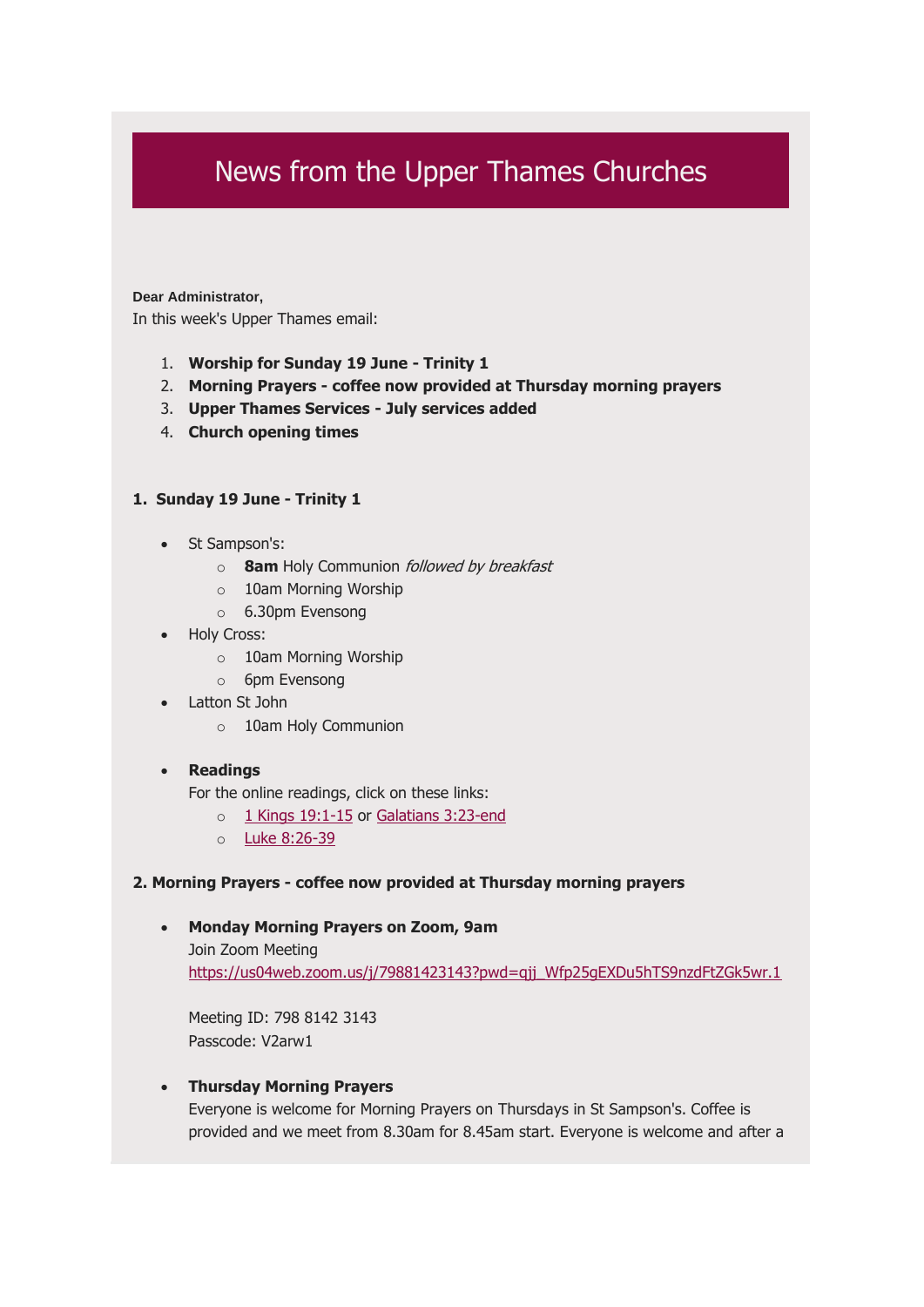brief catch-up, we use Iona Morning Worship and have a quiet time for our own prayers.

## **3. Upper Thames Services for end of June and July**

## • **26 June - Trinity 2**

- o St Sampson's
	- **■** 10am Holy Communion
	- 4pm Informal Worship at St Sampson's Church. A service for all ages with activities to keep younger children busy.
- o Holy Cross:
	- 8.30am Holy Communion
- o Latton St John:
	- 10am Morning Worship

## • **3 July - Trinity 3**

- o St Sampson's
	- 8am BCP Holy Communion
	- **10am Morning Worship with Music Group and craft activities for** children during the service
	- 6.30pm Evensong
- o Holy Cross
	- 10am Holy Communion and Baptism
- o Latton St John
	- 10am Morning Worship

# • **10 July - Trinity 4**

o 10am Upper Thames Group Holy Communion at St Sampson's

## • **17 July Trinity 5**

- o St Sampson's
	- 8am BCP Holy Communion *followed by breakfast*
	- 11am Morning Worship St Sampson's Day
	- 6.30pm Evensong
- o Holy Cross
	- 10am Morning Worship
	- 6pm Evensong
- o Latton St John
	- 10am Holy Communion

# • **24 July - Trinity 6**

- o St Sampson's
	- 10am Holy Communion
- o Holy Cross
	- 8.30am BCP Holy Communion
- o Latton St John